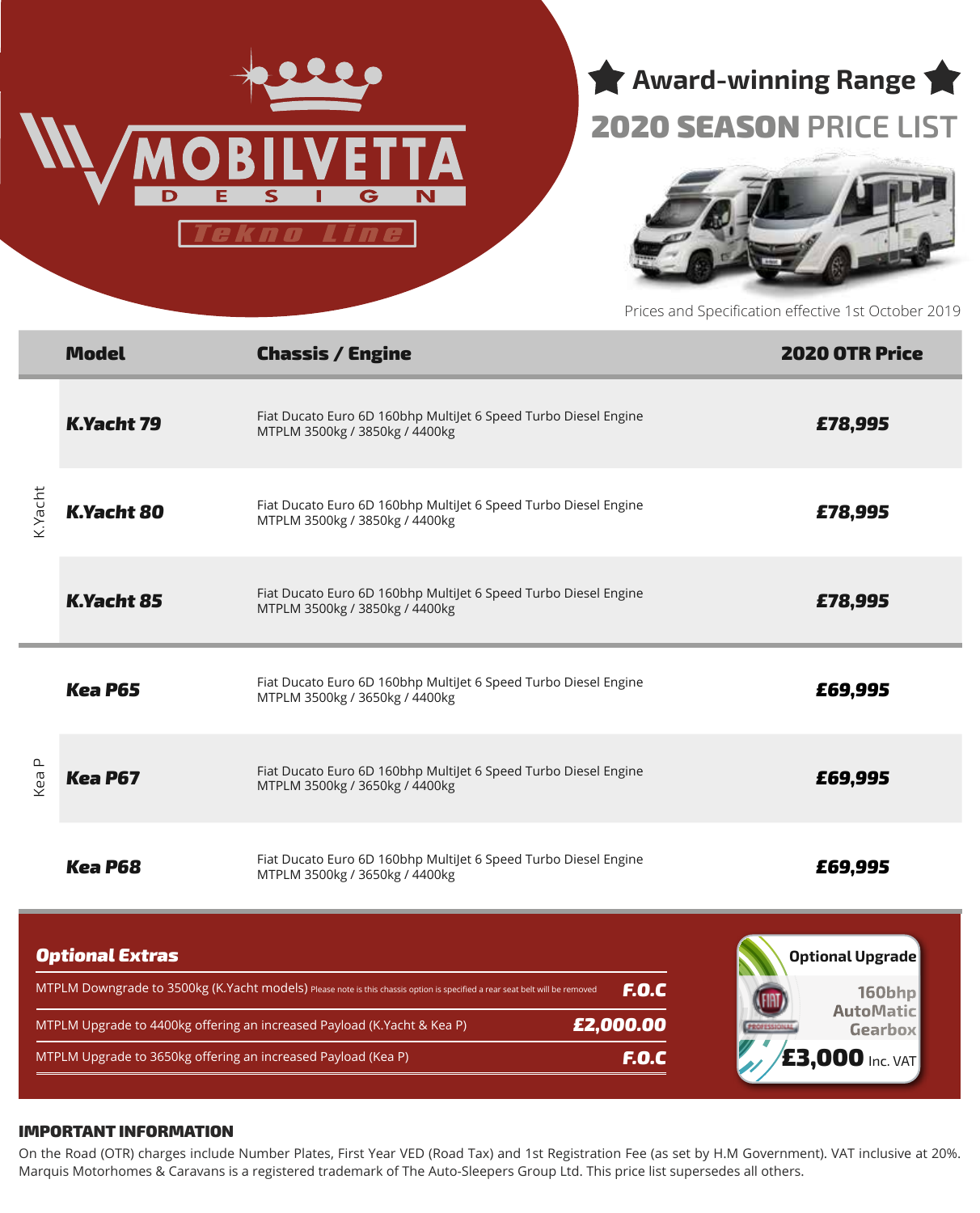## **2020 SEASON SPECIFICATION**

## **Exquisite Italian Euro 6D Engine** *Example Exquisite Italian* **<b>(A)** Construction **(A)** Exquisite Italian **Exquisite Italian**

#### Drive

- Fiat X290 2.3L 160bhp Euro 6D chassis with six speed gearbox
- Automatic gear box option • LED daytime running lights (K-Yacht only)
- High level dashboard
- Lounge trim level bronze finishing
- Steering wheel radio controls
- DAB Radio with touchscreen Sat Nav & rear observation camera system with Bluetooth & USB on all models. (X-ZENT DAB radio)
- Ergonomic swivel captain style cab seats
- Automatic cab air conditioning
- Electric & heated wing mirrors
- Heated Windscreen (K-Yacht only)
- Drivers pack: Cruise control - Traction Plus - ESC - Hill assist - Hill descend Driver & passenger air bags
- 16" Alloy wheels
- Leather steering wheel and gear lever
- Pleated cab blinds (K-Yacht only)

## **Powerful 160bhp Fiat**

## Practical

- 120L Fresh water tank.
- 110L Waste water tank
- WINTER PACK insulated waste water tank and exhaust valve with antifreeze protection
- Truma Combi 6 gas/electric space & water heating system
- 7" Touchscreen control panel for lighting/water levels/ battery and temperature control. Non-touchscreen system on Kea P Range
- Flyscreens and blinds on all habitation windows
- Heki rooflights with blind & flyscreens
- Internal underfloor storage
- Electric drop down table (selective K-Yacht models)
- Electric drop down beds (varies by model)
- TV bracket and aerial
- Awning light
- Two forward facing seats with lap & diagonal belts
- Truma i-Net
- Speakers on bedroom
- GPS Tracker
- Smoke detector sensor
- Carbon monoxide sensor

#### **100% Wood Free Construction**

### Habitation

- 12v 220V and TV sockets
- Heavy duty entrance door with window, blinds and integrated dustbin
- Mosquito net for entrance door
- Exterior skirt storage compartment
- Exterior TV aerial socket
- External shower point
- External 240V socket
- Exterior BBQ point
- Storage for 2 x gas bottles
- Ambient LED Lighting throughout
- Solar panel
- Spacious wardrobe
- Luxurious Comfort Grey eco synthetic leather\* + fabric combined upholstery with fire retardant treatment
- iTech insulation technology with 100% wood free construction.
- Luxury mattresses
- Spacious rear garage with easy access (selected models)

# **Style & Design**

- Kitchen • 150L Three-way fridge & freezer compartment
- Two burner & electric induction hob cooker Dometic gas oven/grill with
- integrated extractor hood • Multi-functional
- chopping board
- Chrome sink with mixer tap
- Slide out larder style cupboard

## Bathroom

- Large separate shower with frosted door
- Vanity unit with toothbrush & soap holder
- Towel rail and toilet roll holder & brush
- Shower duckboard in Tek wood
- Sunroof 28x28cm
- Chrome storage shelves and towel rail
- Chrome showerhead and fixings

100% Wood-Free Construction For full warranty details please visit:

# Warranty



## **www.marquisleisure.co.uk/warranty**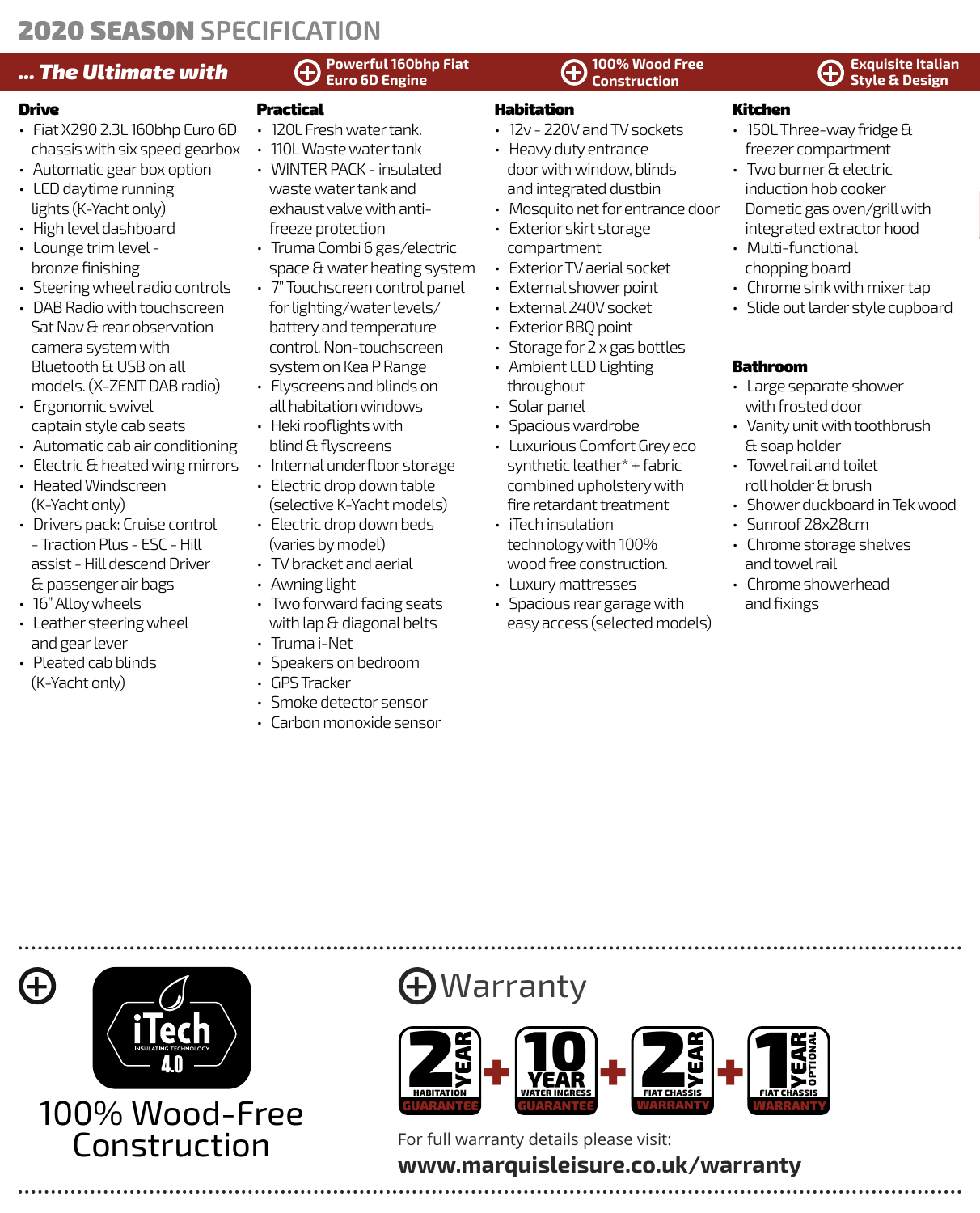|                                                   | <b>K.Yacht 79</b>                        |                           |                           | <b>K.Yacht 80</b>                        |                         |                           |                                                                     | <b>K.Yacht 85</b>         |                           |  |
|---------------------------------------------------|------------------------------------------|---------------------------|---------------------------|------------------------------------------|-------------------------|---------------------------|---------------------------------------------------------------------|---------------------------|---------------------------|--|
| <b>K.Yacht</b>                                    |                                          |                           |                           |                                          |                         |                           |                                                                     |                           |                           |  |
| Fiat MultiJet Diesel Euro 6D Engine               | 160bhp Manual   Automatic Option (+18kg) |                           |                           | 160bhp Manual   Automatic Option (+18kg) |                         |                           | 160bhp Manual   Automatic Option (+18kg)                            |                           |                           |  |
| Wheelbase (mm)                                    |                                          | 4035                      |                           |                                          | 3800                    |                           |                                                                     | 4035                      |                           |  |
| MTPLM (A)                                         | 3500kg**<br>(optional)                   | 3650kg                    | 4400kg<br>(optional)      | 3500kg**<br>(optional)                   | 3650kg                  | 4400kg<br>(optional)      | 3500kg**<br>(optional)                                              | 3650kg                    | 4400kg<br>(optional)      |  |
| Mass in Running Order (B)                         | 3200kg  <br>3218kg (auto)                | 3200kg  <br>3218kg (auto) | 3251kg<br>3269kg (auto)   | 3200kg  <br>3218kg (auto)                | 3200kg<br>3218kg (auto) | 3251kg  <br>3269kg (auto) | 3200kg<br>3218kg (auto)                                             | 3200kg  <br>3218kg (auto) | 3251kg<br>3269kg (auto)   |  |
| Maximum User Payload (A-B)                        | 300kg  <br>282kg (auto)                  | 450kg  <br>432kg (auto)   | 1149kg  <br>1131kg (auto) | 300kg<br>282kg (auto)                    | 450kg  <br>432kg (auto) | 1149kg  <br>1131kg (auto) | 300kg  <br>282kg (auto)                                             | 450kg  <br>432kg (auto)   | 1149kg  <br>1131kg (auto) |  |
| Maximum Trailer Weight (braked)                   | 2000kg                                   |                           |                           | 2000kg                                   |                         |                           | 2000kg                                                              |                           |                           |  |
| Berths (Sleeping Positions)                       |                                          |                           | $\overline{4}$            |                                          | $\overline{4}$          |                           | $\overline{4}$                                                      |                           |                           |  |
| Designated Passenger Seats (inc driver)           | 3<br>$\overline{4}$                      |                           | 3                         | $\overline{4}$                           |                         | 3<br>$\overline{4}$       |                                                                     |                           |                           |  |
| Overall Length                                    | 7440mm / 24'4"                           |                           |                           | 6990mm / 22'9"                           |                         |                           | 7440mm / 24'4"                                                      |                           |                           |  |
| Overall Width                                     | 2350mm / 7'7"                            |                           |                           | 2350mm / 7'7"                            |                         |                           | 2350mm / 7'7"                                                       |                           |                           |  |
| Overall Height                                    | 2890mm / 9'5"                            |                           |                           | 2890mm / 9'5"                            |                         |                           | 2890mm / 9'5"                                                       |                           |                           |  |
| Rear Garage Aperture Dimensions (mm) <sup>#</sup> | 910 x 1150                               |                           |                           | 710x800 L - 710x600 R                    |                         |                           | 910 x 1150                                                          |                           |                           |  |
| <b>Bed Sizes</b>                                  |                                          |                           |                           |                                          |                         |                           |                                                                     |                           |                           |  |
| Drop Down Bed                                     | Double 1350mm x 1900mm / 4'5" x 6'2"     |                           |                           | Double 1350mm x 1900mm / 4'5" x 6'2"     |                         |                           | Double 1350mm x 1900mm / 4'5' x 6'2"                                |                           |                           |  |
| Rear Bed<br>.                                     | Double 1400mm x 1920mm / 47" x 6'2"      |                           |                           | Double 2100mm x 1400mm / 6'10" x 4'7"    |                         |                           | Single 820mm x 2050mm / 2'8" x 6'8"<br>820mm x 1920mm / 2'8" x 6'3" |                           |                           |  |

#### IMPORTANT INFORMATION

Data & accuracy: The contents of this publication are as accurate as possible at the time of going to press (Oct 2019), but this brochure should not be regarded as an infallible guide to current specifications, nor does it constitute an offer for the sale of any particular vehicle. Details of performance, dimensions and weights are subject to minor deviations within manufacturer tolerance limits (max +/- 5%).

manufacturer's standard specification including essential habitational equipment.

Note 2: Maximum User Payload includes Personal Effects Payload, conventional load and the Optional Equipment Payload.

Note 3: Maximum Technically Permissible Laden Mass (MTPLM) - The technical maximum permissible laden weight of the Motorhome.

Note 4: Please ensure that you've allowed for the masses of all items you intend to carry in the Motorhome.

Note 5: All data is calculated using metric weights and measurements. The imperial figures quoted are conversions thereof. All dimensions have a tolerance of +/- 25mm.

Note 6: Your Motorhome weights have been calculated with all water tanks empty and you are recommend to travel with all water tanks empty.

Note 1: The Mass In Running Order (MIRO) - Weight of the Motorhome equipped to the Note 7: Warning - Under no circumstances should the plated MTPLM of the Motorhome be exceeded.

Note 8: Heights are measured on an unladen vehicle with the aerial in the lowest position.

Note 9: Bed sizes have been rounded to the nearest inch.

Note 10: The maximum weight capacity for an electric drop down bed is 250kg, fixed rear beds have a limit of 250kg, overcab beds are 250kg and bunk beds 100kg.

Note 11: The optional Automatic gearbox on the Fiat Chassis will increase the MIRO and therefore reduce the user payload by the same amount.

# Dimensions quoted are "aperture" height and width and interior garage dimensions may vary.

\*\* If the 3500kg chassis is specified a rear seat belt will be removed.